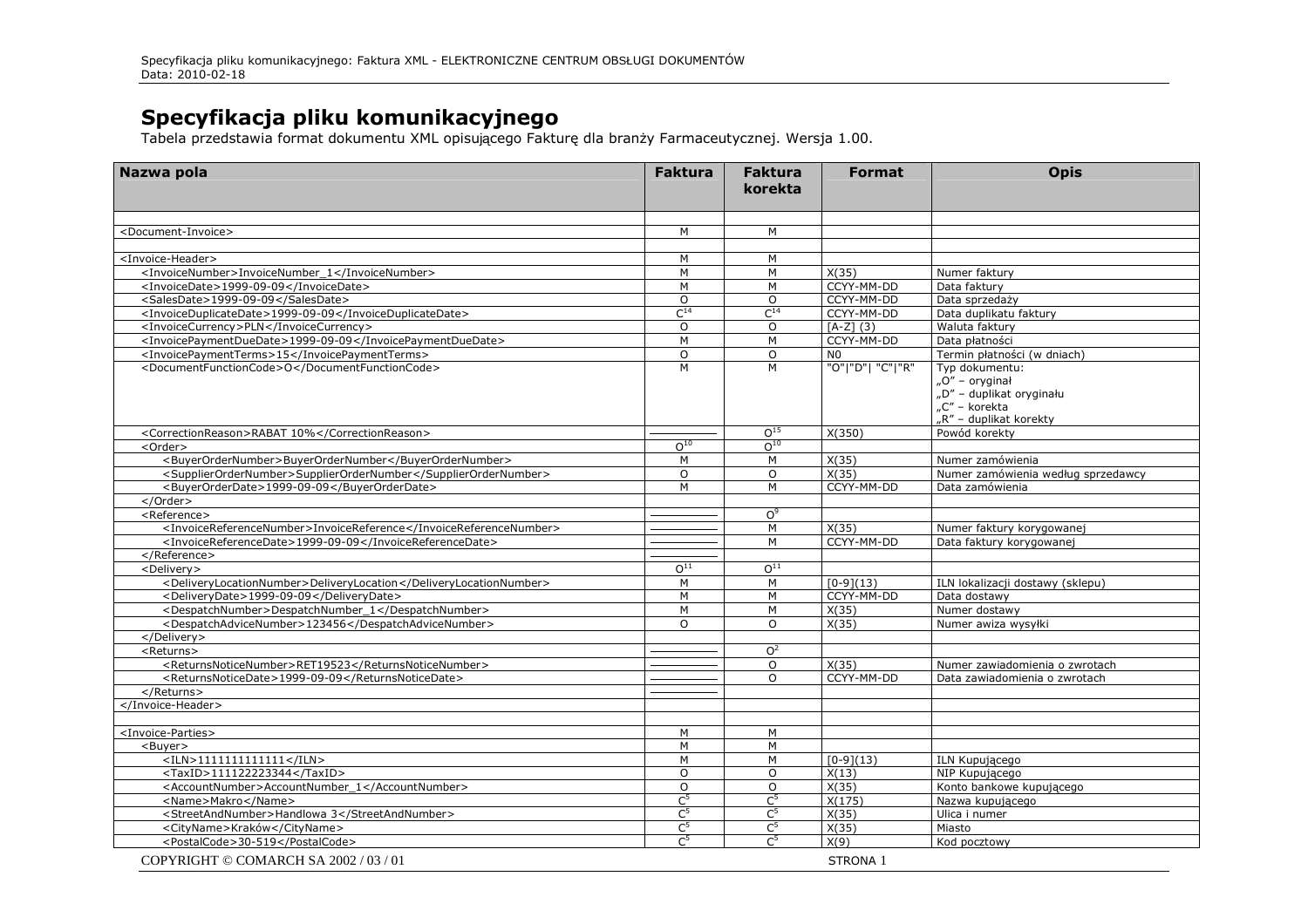| Nazwa pola                                                        | <b>Faktura</b>    | <b>Faktura</b><br>korekta | <b>Format</b>       | <b>Opis</b>                                                                                          |
|-------------------------------------------------------------------|-------------------|---------------------------|---------------------|------------------------------------------------------------------------------------------------------|
|                                                                   |                   |                           |                     |                                                                                                      |
| <country>PL</country>                                             | C <sup>5</sup>    | $\mathsf{C}^5$            | X(3)                | Kraj (kodowane ISO 3166)                                                                             |
| $<$ /Buyer $>$                                                    |                   |                           |                     |                                                                                                      |
| <payer></payer>                                                   | $\circ$           | $\circ$                   |                     |                                                                                                      |
| $<$ ILN>11111111111111                                            | M                 | M                         | $[0-9](13)$         | ILN Płatnika                                                                                         |
| <taxid>111122223344</taxid>                                       | $\Omega$          | O                         | X(13)               | NIP Płatnika                                                                                         |
| <accountnumber>AccountNumber_1</accountnumber>                    | $\circ$           | $\circ$                   | X(35)               | Konto bankowe Płatnika.                                                                              |
| <name>Makro</name>                                                | C <sub>2</sub>    | $\overline{C}^5$          | X(175)              | Nazwa Płatnika                                                                                       |
| <streetandnumber>Handlowa 3</streetandnumber>                     | $C^5$             | $\overline{C}^5$          | X(35)               | Ulica i numer                                                                                        |
| <cityname>Kraków</cityname>                                       | $C^5$             | C <sup>5</sup>            | X(35)               | Miasto                                                                                               |
| <postalcode>30-519</postalcode>                                   | $C^5$             | $\overline{C}^5$          | X(9)                | Kod pocztowy                                                                                         |
| <country>PL</country>                                             | C <sup>5</sup>    | $\mathsf{C}^5$            | X(3)                | Kraj (kodowane ISO 3166)                                                                             |
| $<$ /Payer $>$                                                    |                   |                           |                     |                                                                                                      |
| <invoicee></invoicee>                                             | $\circ$           | $\circ$                   |                     |                                                                                                      |
| $<$ ILN>11111111111111                                            | M                 | M                         | $[0-9](13)$         | ILN Odbiorcy Faktury                                                                                 |
| <taxid>111122223344</taxid>                                       | $\Omega$          | $\circ$                   | X(13)               | NIP Odbiorcy Faktury                                                                                 |
| <accountnumber>AccountNumber_1</accountnumber>                    | $\circ$           | $\circ$                   | X(35)               | Konto bankowe Odbiorcy Faktury.                                                                      |
| <name>Makro</name>                                                | C <sup>5</sup>    | C <sup>5</sup>            | X(175)              | Nazwa Odbiorcy Faktury                                                                               |
| <streetandnumber>Handlowa 3</streetandnumber>                     | C <sub>2</sub>    | $\overline{C^5}$          | X(35)               | Ulica i numer                                                                                        |
| <cityname>Kraków</cityname>                                       | C <sup>5</sup>    | C <sup>5</sup>            | X(35)               | Miasto                                                                                               |
| <postalcode>30-519</postalcode>                                   | C <sup>5</sup>    | C <sup>5</sup>            | X(9)                | Kod pocztowy                                                                                         |
| <country>PL</country>                                             | C <sup>5</sup>    | $\mathsf{C}^5$            | X(3)                | Kraj (kodowane ISO 3166)                                                                             |
|                                                                   |                   |                           |                     |                                                                                                      |
| <seller></seller>                                                 | M                 | M                         |                     |                                                                                                      |
| $<$ ILN>11111111111111                                            | M                 | M                         | $[0-9](13)$         | <b>ILN Sprzedawcy</b>                                                                                |
| $\overline{\text{5-111122223344}$ < TaxID >                       | $\Omega$          | $\Omega$                  | X(13)               | NIP Sprzedawcy                                                                                       |
| <accountnumber>AccountNumber_1</accountnumber>                    | C <sub>2</sub>    | C <sup>5</sup>            | X(35)               | Konto bankowe Sprzedawcy                                                                             |
| <codebybuyer>11111111111111</codebybuyer>                         | $\mathsf{C}^{12}$ | $C^{12}$                  | X(35)               | Kod dostawcy wg Kupującego                                                                           |
| <name>ABC</name>                                                  | C <sub>2</sub>    | $\overline{C^5}$          | X(175)              | Nazwa Sprzedawcy                                                                                     |
| <streetandnumber>Przemysłowa 5</streetandnumber>                  | C <sub>2</sub>    | C <sup>5</sup>            | X(35)               | Ulica i numer                                                                                        |
| <cityname>Kraków</cityname>                                       | C <sup>5</sup>    | C <sup>5</sup>            | $\overline{X(35)}$  | Miasto                                                                                               |
| <postalcode>30-009</postalcode>                                   | C <sup>5</sup>    | $\overline{C^5}$          | X(9)                | Kod pocztowy                                                                                         |
| <country>PL</country>                                             | C <sub>2</sub>    | C <sup>5</sup>            | X(3)                | Kraj (kodowane ISO 3166)                                                                             |
| <utilizationregisternumber>1234</utilizationregisternumber>       | $C^{13}$          | $C^{13}$                  | X(35)               | Numer rejestrowy (utylizacyjny)                                                                      |
| <courtandcapitalinformation>KRS11111</courtandcapitalinformation> | O <sup>8</sup>    | $\overline{O}^8$          | X(350)              | Oznaczenie sądu rejestrowego i numeru<br>rejestru oraz wysokość kapitału zakładowego i<br>wpłaconego |
|                                                                   |                   |                           |                     |                                                                                                      |
| <deliverypoint></deliverypoint>                                   | C <sup>4</sup>    | C <sup>4</sup>            |                     |                                                                                                      |
| $<$ ILN>11111111111111                                            | M                 | M                         | $[0-9](13)$         | ILN Punktu Dostawy                                                                                   |
| <name>ABC</name>                                                  | O                 | $\circ$                   | X(175)              | Nazwa Punktu Dostawy                                                                                 |
| <streetandnumber>Przemysłowa 5</streetandnumber>                  | $\Omega$          | $\overline{O}$            | X(35)               | Ulica i numer                                                                                        |
| <cityname>Kraków</cityname>                                       | $\circ$           | $\circ$                   | X(35)               | Miasto                                                                                               |
| <postalcode>30-009</postalcode>                                   | $\Omega$          | $\Omega$                  | X(9)                | Kod pocztowy                                                                                         |
| <country>PL</country>                                             | $\overline{0}$    | $\overline{0}$            | X(3)                | Kraj (kodowane ISO 3166)                                                                             |
|                                                                   |                   |                           |                     |                                                                                                      |
| $<$ Payee $>$                                                     | $\circ$           | $\circ$                   |                     |                                                                                                      |
| $<$ ILN>11111111111111                                            | M                 | M                         | $[0-9](13)$         | ILN Odbiorcy Płatności                                                                               |
| <taxid>111122223344</taxid>                                       | C <sub>2</sub>    | C <sup>5</sup>            | X(13)               | NIP Odbiorcy Platności                                                                               |
| <accountnumber>AccountNumber_1</accountnumber>                    | O                 | O                         | X(35)               | Konto Odbiorcy Płatności                                                                             |
| <name>ABC</name>                                                  | C <sub>2</sub>    | $\mathsf{C}^5$            | X(175)              | Nazwa Odbiorcy Płatności                                                                             |
| <streetandnumber>Przemysłowa 5</streetandnumber>                  | C <sub>2</sub>    | C <sub>2</sub>            | X(35)               | Ulica i numer                                                                                        |
| COPYRIGHT © COMARCH SA 2002/03/01                                 |                   |                           | STRONA <sub>2</sub> |                                                                                                      |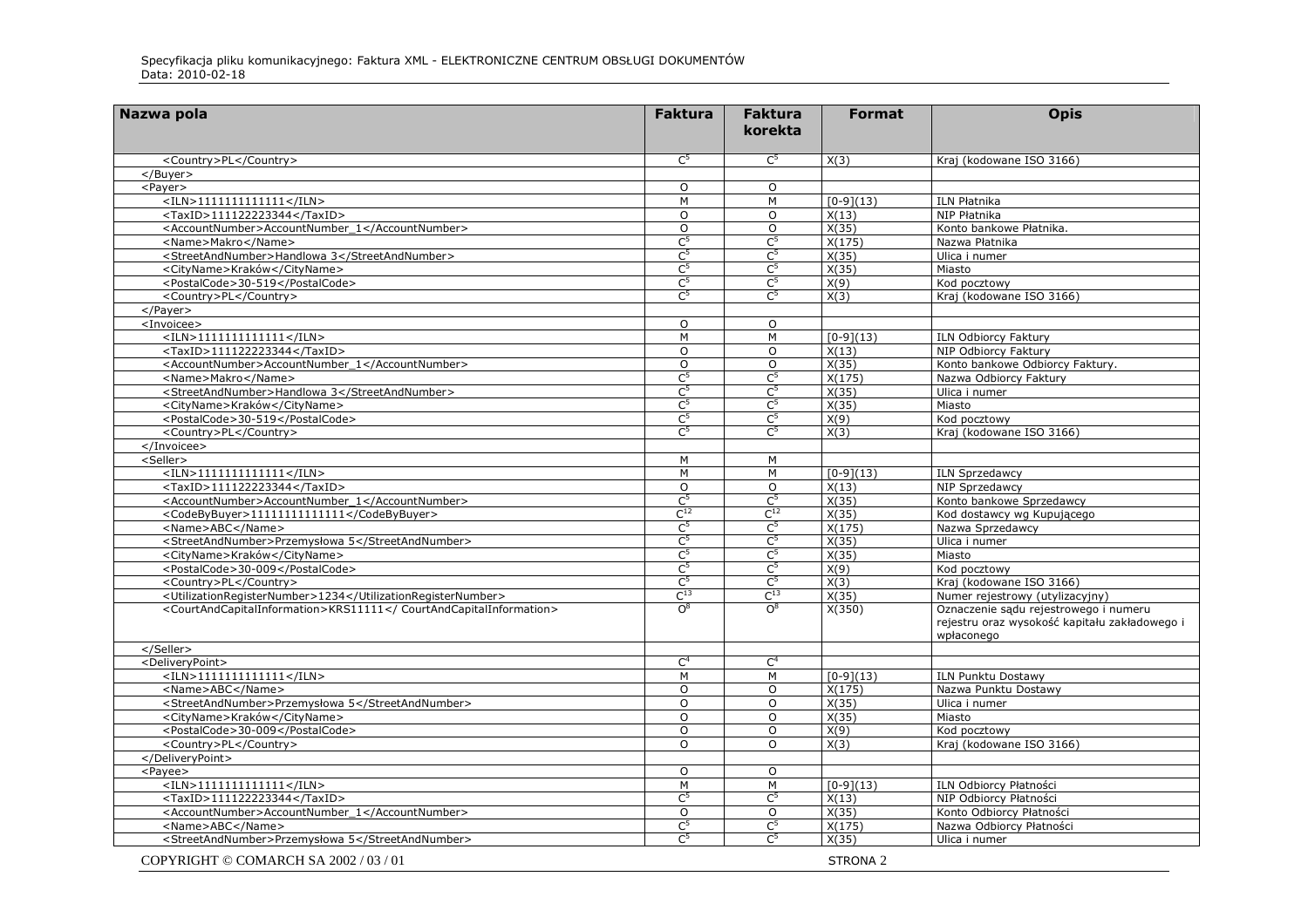| Nazwa pola                                                                      | <b>Faktura</b>            | <b>Faktura</b><br>korekta | <b>Format</b>                     | <b>Opis</b>                                                                                                                   |
|---------------------------------------------------------------------------------|---------------------------|---------------------------|-----------------------------------|-------------------------------------------------------------------------------------------------------------------------------|
| <cityname>Kraków</cityname>                                                     | C <sup>5</sup>            | $C^5$                     | X(35)                             | Miasto                                                                                                                        |
| <postalcode>30-009</postalcode>                                                 | $C^5$                     | C <sup>5</sup>            | X(9)                              | Kod pocztowy                                                                                                                  |
| <country>PL</country>                                                           | C <sup>5</sup>            | $C^5$                     | X(3)                              | Kraj (kodowane ISO 3166)                                                                                                      |
| $<$ /Payee $>$                                                                  |                           |                           |                                   |                                                                                                                               |
| <sellerheadquarters></sellerheadquarters>                                       | O <sup>3</sup>            | $\Omega^3$                |                                   |                                                                                                                               |
| $<$ ILN>11111111111111                                                          | $\Omega$                  | $\circ$                   | $[0-9](13)$                       | ILN Siedziby Sprzedawcy                                                                                                       |
| <name>ABC</name>                                                                | $\Omega$                  | $\Omega$                  | X(175)                            | Nazwa Siedziby Sprzedawcy                                                                                                     |
| <streetandnumber>Przemysłowa 5</streetandnumber>                                | $\Omega$                  | $\Omega$                  | X(35)                             | Ulica i numer                                                                                                                 |
| <cityname>Kraków</cityname>                                                     | $\Omega$                  | $\Omega$                  | X(35)                             | Miasto                                                                                                                        |
| <postalcode>30-009</postalcode>                                                 | $\Omega$                  | $\Omega$                  | X(9)                              | Kod pocztowy                                                                                                                  |
| <country>PL</country>                                                           | $\Omega$                  | $\Omega$                  | X(3)                              | Kraj (kodowane ISO 3166)                                                                                                      |
|                                                                                 |                           |                           |                                   |                                                                                                                               |
|                                                                                 |                           |                           |                                   |                                                                                                                               |
| <invoice-lines></invoice-lines>                                                 | M                         | M                         |                                   |                                                                                                                               |
| <line></line>                                                                   | M[n]                      | $M \lceil n \rceil$       |                                   |                                                                                                                               |
| <line-item></line-item>                                                         | М                         | М                         |                                   |                                                                                                                               |
| <linenumber>1</linenumber>                                                      | M                         | M                         | N <sub>0</sub>                    | Numer linii                                                                                                                   |
| <ean>1111111111111</ean>                                                        | M                         | M                         | $[0-9](14)$                       | EAN produktu                                                                                                                  |
| <buyeritemcode>BuyerItemCode 1</buyeritemcode>                                  | $\Omega$                  | $\Omega$                  | X(35)                             | Kod produktu wg nabywcy                                                                                                       |
| <supplieritemcode>SupplierItemCode_1</supplieritemcode>                         | $\Omega$                  | $\Omega$                  | X(35)                             | Kod produktu wg dostawcy                                                                                                      |
| <serialnumber>SerialNumber 1</serialnumber>                                     | $\Omega$                  | $\Omega$                  | X(35)                             | Numer serii                                                                                                                   |
| <productcertificationnumber>ProductCertification 1</productcertificationnumber> | O                         | $\circ$                   | X(35)                             | Numer atestu dla produktu / KZ                                                                                                |
| <productcertificationdate>1999-09-09</productcertificationdate>                 | $\Omega$                  | $\circ$                   | CCYY-MM-DD                        | Data atestu dla produktu / KZ                                                                                                 |
| <itemdescription>ItemDescription 1</itemdescription>                            | C <sub>2</sub>            | $C^5$                     | X(70)                             | Nazwa produktu                                                                                                                |
| <itemtype>RC</itemtype>                                                         | $\Omega$                  | $\Omega$                  | "CU"   "RC"   "IN"                | Identyfikator opakowania zwrotnego:<br>"CU" - jednostka handlowa<br>"RC" - opakowanie zwrotne<br>"IN" - jednostka fakturowana |
| <invoicequantity>2.000</invoicequantity>                                        | M                         | M                         | R <sub>3</sub>                    | Zafakturowana ilość                                                                                                           |
| <unitofmeasure>PCE</unitofmeasure>                                              | $C^{5,6}$                 | $C^{5,6}$                 | X(3)                              | Jednostka miary                                                                                                               |
| <invoiceunitpacksize>10</invoiceunitpacksize>                                   | $\overline{0}$            | $\overline{0}$            | R <sub>3</sub>                    | Liczba sztuk detalicznych w jednostce zbiorczej                                                                               |
| <packitemunitofmeasure>PCE</packitemunitofmeasure>                              | $\Omega_{\rm e}$          | $\overline{O}^6$          | X(3)                              | Jednostka miary sztuki detalicznej w jednostce<br>zbiorczej                                                                   |
| <freegoodsquantity>2.000</freegoodsquantity>                                    | O                         | $\circ$                   | R <sub>3</sub>                    | Ilość towaru darmowego                                                                                                        |
| <invoiceunitnetprice>23.45</invoiceunitnetprice>                                | $\circ$                   | $\circ$                   | R <sub>2</sub>                    | Cena netto                                                                                                                    |
| <invoiceunitgrossprice>23.45</invoiceunitgrossprice>                            | O                         | $\circ$                   | R <sub>2</sub>                    | Cena brutto                                                                                                                   |
| <invoicelistnetprice>25.45</invoicelistnetprice>                                | $\circ$                   | $\circ$                   | R <sub>2</sub>                    | Cena netto bez upustu                                                                                                         |
| <invoicelistgrossprice>25.45</invoicelistgrossprice>                            | $\Omega$                  | $\Omega$                  | R <sub>2</sub>                    | Cena brutto bez upustu                                                                                                        |
| <invoiceunitretailprice>23.45</invoiceunitretailprice>                          | $\Omega$                  | $\Omega$                  | R <sub>2</sub>                    | Cena detaliczna                                                                                                               |
| <distributorunitnetprice>21.45</distributorunitnetprice>                        | $\Omega$                  | $\Omega$                  | R <sub>2</sub>                    | Cena hurtowa netto                                                                                                            |
| <distributorunitgrossprice>21.45</distributorunitgrossprice>                    | $\Omega$                  | $\Omega$                  | R <sub>2</sub>                    | Cena hurtowa brutto                                                                                                           |
| <pricetype>B</pricetype>                                                        | $\Omega$                  | $\Omega$                  | "Brutto"   "Netto"<br>  "B"   "N" | Rodzaj ceny                                                                                                                   |
| <taxrate>7.00</taxrate>                                                         | $\overline{\mathsf{C}^1}$ | $\overline{\mathsf{C}^1}$ | R <sub>2</sub>                    | Stawka VAT                                                                                                                    |
| <taxcategorycode>S</taxcategorycode>                                            | M                         | M                         | "S"   "E"                         | Kod stawki:<br>"E" (exempt) - zwolniony<br>"S" (standard) - inna, wyrażona liczba<br>("standardowa")                          |
| <taxreference></taxreference>                                                   | $\Omega$                  | $\Omega$                  |                                   |                                                                                                                               |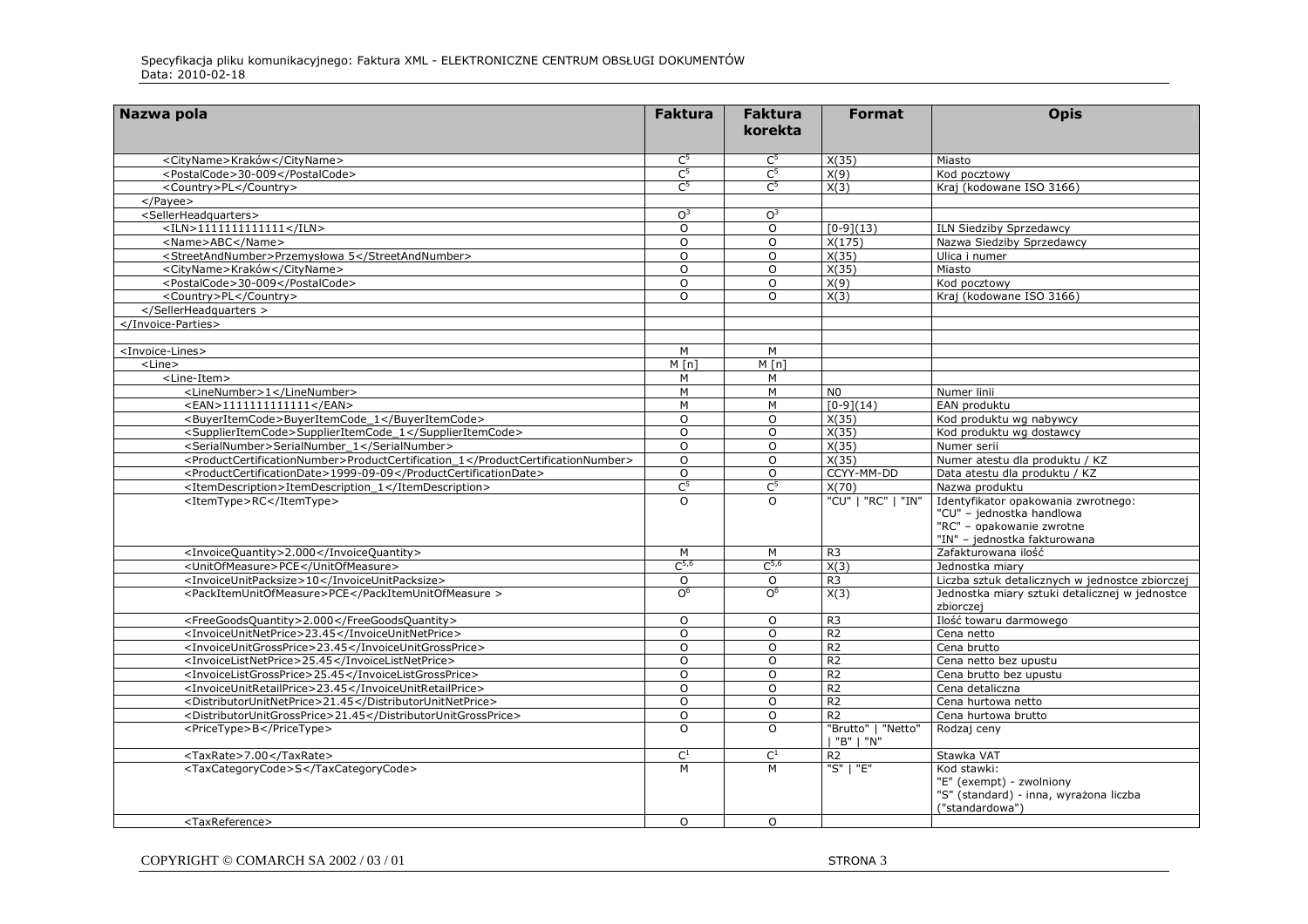| Kod typu referencji:<br><referencetype>SWW</referencetype><br>M<br>M<br>X(35)<br>"SWW" lub "PKWiU"<br>$[-.0-9](35)$<br>Kod SWW lub PKWiU<br><referencenumber>23-5676</referencenumber><br>M<br>M<br><br>$C^{17}$<br><taxamount>3.28</taxamount><br>O<br>R <sub>2</sub><br>Wartość VAT pozycji<br>$\overline{R2}$<br><netamount>46.90</netamount><br>$\Omega$<br>$\circ$<br>Wartość netto pozycji<br><previousinvoicequantity>4.000</previousinvoicequantity><br>R <sub>3</sub><br>Zafakturowana ilość przed korektą<br>М<br><previousinvoiceunitnetprice>23.45</previousinvoiceunitnetprice><br>M<br>R <sub>2</sub><br>Cena netto przed korektą<br>$\overline{C^1}$<br>R <sub>2</sub><br>Stawka VAT przed korekta<br><previoustaxrate>7.00</previoustaxrate><br>"S"   "E"<br><previoustaxcategorycode>S</previoustaxcategorycode><br>Kod stawki przed korekta<br>M<br>R <sub>2</sub><br><previoustaxamount>6.56</previoustaxamount><br>Wartość VAT pozycji przed korektą<br>O<br><previousnetamount>93.80</previousnetamount><br>R <sub>2</sub><br>Wartość netto pozycji przed korektą<br>O<br>R <sub>3</sub><br><correctioninvoicequantity>-2.000</correctioninvoicequantity><br>$\Omega$<br>Zafakturowana ilość - różnica pomiędzy<br>wartością prawidłową, a korygowaną<br>$C^{16}$<br><correctioninvoiceunitnetprice>0.00</correctioninvoiceunitnetprice><br>R <sub>2</sub><br>Cena netto - różnica pomiędzy wartością<br>prawidłową, a korygowaną<br>$C^{16}$<br>Wartość VAT pozycji - różnica pomiędzy<br>R <sub>2</sub><br><correctiontaxamount>-3.28</correctiontaxamount><br>wartością prawidłową, a korygowaną<br>$\Omega$<br>R <sub>2</sub><br>Wartość netto - różnica pomiędzy wartością<br><correctionnetamount>-46.90</correctionnetamount> |  |
|-----------------------------------------------------------------------------------------------------------------------------------------------------------------------------------------------------------------------------------------------------------------------------------------------------------------------------------------------------------------------------------------------------------------------------------------------------------------------------------------------------------------------------------------------------------------------------------------------------------------------------------------------------------------------------------------------------------------------------------------------------------------------------------------------------------------------------------------------------------------------------------------------------------------------------------------------------------------------------------------------------------------------------------------------------------------------------------------------------------------------------------------------------------------------------------------------------------------------------------------------------------------------------------------------------------------------------------------------------------------------------------------------------------------------------------------------------------------------------------------------------------------------------------------------------------------------------------------------------------------------------------------------------------------------------------------------------------------------------------------------------------|--|
|                                                                                                                                                                                                                                                                                                                                                                                                                                                                                                                                                                                                                                                                                                                                                                                                                                                                                                                                                                                                                                                                                                                                                                                                                                                                                                                                                                                                                                                                                                                                                                                                                                                                                                                                                           |  |
|                                                                                                                                                                                                                                                                                                                                                                                                                                                                                                                                                                                                                                                                                                                                                                                                                                                                                                                                                                                                                                                                                                                                                                                                                                                                                                                                                                                                                                                                                                                                                                                                                                                                                                                                                           |  |
|                                                                                                                                                                                                                                                                                                                                                                                                                                                                                                                                                                                                                                                                                                                                                                                                                                                                                                                                                                                                                                                                                                                                                                                                                                                                                                                                                                                                                                                                                                                                                                                                                                                                                                                                                           |  |
|                                                                                                                                                                                                                                                                                                                                                                                                                                                                                                                                                                                                                                                                                                                                                                                                                                                                                                                                                                                                                                                                                                                                                                                                                                                                                                                                                                                                                                                                                                                                                                                                                                                                                                                                                           |  |
|                                                                                                                                                                                                                                                                                                                                                                                                                                                                                                                                                                                                                                                                                                                                                                                                                                                                                                                                                                                                                                                                                                                                                                                                                                                                                                                                                                                                                                                                                                                                                                                                                                                                                                                                                           |  |
|                                                                                                                                                                                                                                                                                                                                                                                                                                                                                                                                                                                                                                                                                                                                                                                                                                                                                                                                                                                                                                                                                                                                                                                                                                                                                                                                                                                                                                                                                                                                                                                                                                                                                                                                                           |  |
|                                                                                                                                                                                                                                                                                                                                                                                                                                                                                                                                                                                                                                                                                                                                                                                                                                                                                                                                                                                                                                                                                                                                                                                                                                                                                                                                                                                                                                                                                                                                                                                                                                                                                                                                                           |  |
|                                                                                                                                                                                                                                                                                                                                                                                                                                                                                                                                                                                                                                                                                                                                                                                                                                                                                                                                                                                                                                                                                                                                                                                                                                                                                                                                                                                                                                                                                                                                                                                                                                                                                                                                                           |  |
|                                                                                                                                                                                                                                                                                                                                                                                                                                                                                                                                                                                                                                                                                                                                                                                                                                                                                                                                                                                                                                                                                                                                                                                                                                                                                                                                                                                                                                                                                                                                                                                                                                                                                                                                                           |  |
|                                                                                                                                                                                                                                                                                                                                                                                                                                                                                                                                                                                                                                                                                                                                                                                                                                                                                                                                                                                                                                                                                                                                                                                                                                                                                                                                                                                                                                                                                                                                                                                                                                                                                                                                                           |  |
|                                                                                                                                                                                                                                                                                                                                                                                                                                                                                                                                                                                                                                                                                                                                                                                                                                                                                                                                                                                                                                                                                                                                                                                                                                                                                                                                                                                                                                                                                                                                                                                                                                                                                                                                                           |  |
|                                                                                                                                                                                                                                                                                                                                                                                                                                                                                                                                                                                                                                                                                                                                                                                                                                                                                                                                                                                                                                                                                                                                                                                                                                                                                                                                                                                                                                                                                                                                                                                                                                                                                                                                                           |  |
|                                                                                                                                                                                                                                                                                                                                                                                                                                                                                                                                                                                                                                                                                                                                                                                                                                                                                                                                                                                                                                                                                                                                                                                                                                                                                                                                                                                                                                                                                                                                                                                                                                                                                                                                                           |  |
|                                                                                                                                                                                                                                                                                                                                                                                                                                                                                                                                                                                                                                                                                                                                                                                                                                                                                                                                                                                                                                                                                                                                                                                                                                                                                                                                                                                                                                                                                                                                                                                                                                                                                                                                                           |  |
| prawidłową, a korygowaną                                                                                                                                                                                                                                                                                                                                                                                                                                                                                                                                                                                                                                                                                                                                                                                                                                                                                                                                                                                                                                                                                                                                                                                                                                                                                                                                                                                                                                                                                                                                                                                                                                                                                                                                  |  |
| O <sup>15</sup><br>X(350)<br><correctionreason>RABAT 10%</correctionreason><br>Powód korekty                                                                                                                                                                                                                                                                                                                                                                                                                                                                                                                                                                                                                                                                                                                                                                                                                                                                                                                                                                                                                                                                                                                                                                                                                                                                                                                                                                                                                                                                                                                                                                                                                                                              |  |
| <expirationdate>1999-09-09</expirationdate><br>$\Omega$<br>CCYY-MM-DD<br>Data ważności produktu<br>$\circ$                                                                                                                                                                                                                                                                                                                                                                                                                                                                                                                                                                                                                                                                                                                                                                                                                                                                                                                                                                                                                                                                                                                                                                                                                                                                                                                                                                                                                                                                                                                                                                                                                                                |  |
|                                                                                                                                                                                                                                                                                                                                                                                                                                                                                                                                                                                                                                                                                                                                                                                                                                                                                                                                                                                                                                                                                                                                                                                                                                                                                                                                                                                                                                                                                                                                                                                                                                                                                                                                                           |  |
| $0^{10}$<br>$0^{10}$<br><line-order></line-order>                                                                                                                                                                                                                                                                                                                                                                                                                                                                                                                                                                                                                                                                                                                                                                                                                                                                                                                                                                                                                                                                                                                                                                                                                                                                                                                                                                                                                                                                                                                                                                                                                                                                                                         |  |
| M<br><buyerordernumber>BuyerOrderNumber</buyerordernumber><br>M<br>X(35)<br>Numer zamówienia                                                                                                                                                                                                                                                                                                                                                                                                                                                                                                                                                                                                                                                                                                                                                                                                                                                                                                                                                                                                                                                                                                                                                                                                                                                                                                                                                                                                                                                                                                                                                                                                                                                              |  |
| <supplierordernumber>SupplierOrderNumber</supplierordernumber><br>$\circ$<br>$\circ$<br>X(35)<br>Numer zamówienia według sprzedawcy                                                                                                                                                                                                                                                                                                                                                                                                                                                                                                                                                                                                                                                                                                                                                                                                                                                                                                                                                                                                                                                                                                                                                                                                                                                                                                                                                                                                                                                                                                                                                                                                                       |  |
| <buyerorderdate>1999-09-09</buyerorderdate><br>M<br>M<br>CCYY-MM-DD<br>Data zamówienia                                                                                                                                                                                                                                                                                                                                                                                                                                                                                                                                                                                                                                                                                                                                                                                                                                                                                                                                                                                                                                                                                                                                                                                                                                                                                                                                                                                                                                                                                                                                                                                                                                                                    |  |
|                                                                                                                                                                                                                                                                                                                                                                                                                                                                                                                                                                                                                                                                                                                                                                                                                                                                                                                                                                                                                                                                                                                                                                                                                                                                                                                                                                                                                                                                                                                                                                                                                                                                                                                                                           |  |
| <line-reference><br/>O<sub>0</sub></line-reference>                                                                                                                                                                                                                                                                                                                                                                                                                                                                                                                                                                                                                                                                                                                                                                                                                                                                                                                                                                                                                                                                                                                                                                                                                                                                                                                                                                                                                                                                                                                                                                                                                                                                                                       |  |
| <invoicereferencenumber>InvoiceReference<br/>M<br/>X(35)<br/>Numer faktury korygowanej<br/></invoicereferencenumber>                                                                                                                                                                                                                                                                                                                                                                                                                                                                                                                                                                                                                                                                                                                                                                                                                                                                                                                                                                                                                                                                                                                                                                                                                                                                                                                                                                                                                                                                                                                                                                                                                                      |  |
| <invoicereferencedate>1999-09-09</invoicereferencedate><br>CCYY-MM-DD<br>M<br>Data faktury korygowanej                                                                                                                                                                                                                                                                                                                                                                                                                                                                                                                                                                                                                                                                                                                                                                                                                                                                                                                                                                                                                                                                                                                                                                                                                                                                                                                                                                                                                                                                                                                                                                                                                                                    |  |
|                                                                                                                                                                                                                                                                                                                                                                                                                                                                                                                                                                                                                                                                                                                                                                                                                                                                                                                                                                                                                                                                                                                                                                                                                                                                                                                                                                                                                                                                                                                                                                                                                                                                                                                                                           |  |
| O <sup>11</sup><br>$0^{11}$<br><line-delivery></line-delivery>                                                                                                                                                                                                                                                                                                                                                                                                                                                                                                                                                                                                                                                                                                                                                                                                                                                                                                                                                                                                                                                                                                                                                                                                                                                                                                                                                                                                                                                                                                                                                                                                                                                                                            |  |
| <deliverylocationnumber>DeliveryLocation<br/>M<br/>M<br/><math>[0-9](13)</math><br/>ILN lokalizacji dostawy (sklepu)<br/></deliverylocationnumber>                                                                                                                                                                                                                                                                                                                                                                                                                                                                                                                                                                                                                                                                                                                                                                                                                                                                                                                                                                                                                                                                                                                                                                                                                                                                                                                                                                                                                                                                                                                                                                                                        |  |
| <deliverydate>1999-09-09</deliverydate><br>M<br>M<br>CCYY-MM-DD<br>Data dostawy                                                                                                                                                                                                                                                                                                                                                                                                                                                                                                                                                                                                                                                                                                                                                                                                                                                                                                                                                                                                                                                                                                                                                                                                                                                                                                                                                                                                                                                                                                                                                                                                                                                                           |  |
| <despatchnumber>DespatchNumber_1</despatchnumber><br>M<br>M<br>X(35)<br>Numer dostawy                                                                                                                                                                                                                                                                                                                                                                                                                                                                                                                                                                                                                                                                                                                                                                                                                                                                                                                                                                                                                                                                                                                                                                                                                                                                                                                                                                                                                                                                                                                                                                                                                                                                     |  |
| <despatchadvicenumber>123456</despatchadvicenumber><br>$\circ$<br>X(35)<br>Numer awiza wysyłki<br>$\circ$                                                                                                                                                                                                                                                                                                                                                                                                                                                                                                                                                                                                                                                                                                                                                                                                                                                                                                                                                                                                                                                                                                                                                                                                                                                                                                                                                                                                                                                                                                                                                                                                                                                 |  |
| <shipfromlocationnumber>11111111111111</shipfromlocationnumber><br>$\overline{O}$<br>ILN Punktu wysyłki<br>$\Omega$<br>$[0-9](13)$                                                                                                                                                                                                                                                                                                                                                                                                                                                                                                                                                                                                                                                                                                                                                                                                                                                                                                                                                                                                                                                                                                                                                                                                                                                                                                                                                                                                                                                                                                                                                                                                                        |  |
|                                                                                                                                                                                                                                                                                                                                                                                                                                                                                                                                                                                                                                                                                                                                                                                                                                                                                                                                                                                                                                                                                                                                                                                                                                                                                                                                                                                                                                                                                                                                                                                                                                                                                                                                                           |  |
| O <sup>2</sup><br><line-returns></line-returns>                                                                                                                                                                                                                                                                                                                                                                                                                                                                                                                                                                                                                                                                                                                                                                                                                                                                                                                                                                                                                                                                                                                                                                                                                                                                                                                                                                                                                                                                                                                                                                                                                                                                                                           |  |
| <returnsnoticenumber>RET19523</returnsnoticenumber><br>$\circ$<br>X(35)<br>Numer zawiadomienia o zwrotach                                                                                                                                                                                                                                                                                                                                                                                                                                                                                                                                                                                                                                                                                                                                                                                                                                                                                                                                                                                                                                                                                                                                                                                                                                                                                                                                                                                                                                                                                                                                                                                                                                                 |  |
| <returnsnoticedate>1999-09-09</returnsnoticedate><br>CCYY-MM-DD<br>$\Omega$<br>Data zawiadomienia o zwrotach                                                                                                                                                                                                                                                                                                                                                                                                                                                                                                                                                                                                                                                                                                                                                                                                                                                                                                                                                                                                                                                                                                                                                                                                                                                                                                                                                                                                                                                                                                                                                                                                                                              |  |
|                                                                                                                                                                                                                                                                                                                                                                                                                                                                                                                                                                                                                                                                                                                                                                                                                                                                                                                                                                                                                                                                                                                                                                                                                                                                                                                                                                                                                                                                                                                                                                                                                                                                                                                                                           |  |
| <line-allowance><br/><math>\circ</math><br/><math>\Omega</math></line-allowance>                                                                                                                                                                                                                                                                                                                                                                                                                                                                                                                                                                                                                                                                                                                                                                                                                                                                                                                                                                                                                                                                                                                                                                                                                                                                                                                                                                                                                                                                                                                                                                                                                                                                          |  |
| $[0-9](10)$<br><percentage>12</percentage><br>O<br>Oprocentowanie obniżki<br>$\circ$                                                                                                                                                                                                                                                                                                                                                                                                                                                                                                                                                                                                                                                                                                                                                                                                                                                                                                                                                                                                                                                                                                                                                                                                                                                                                                                                                                                                                                                                                                                                                                                                                                                                      |  |
| <allowanceamount>10</allowanceamount><br>$\circ$<br>R <sub>2</sub><br>Wartość obniżki<br>$\circ$                                                                                                                                                                                                                                                                                                                                                                                                                                                                                                                                                                                                                                                                                                                                                                                                                                                                                                                                                                                                                                                                                                                                                                                                                                                                                                                                                                                                                                                                                                                                                                                                                                                          |  |
| <originalamount>999</originalamount><br>$\Omega$<br>R <sub>2</sub><br>Wartość sprzed obniżki<br>$\Omega$                                                                                                                                                                                                                                                                                                                                                                                                                                                                                                                                                                                                                                                                                                                                                                                                                                                                                                                                                                                                                                                                                                                                                                                                                                                                                                                                                                                                                                                                                                                                                                                                                                                  |  |
|                                                                                                                                                                                                                                                                                                                                                                                                                                                                                                                                                                                                                                                                                                                                                                                                                                                                                                                                                                                                                                                                                                                                                                                                                                                                                                                                                                                                                                                                                                                                                                                                                                                                                                                                                           |  |
| $<$ /Line $>$                                                                                                                                                                                                                                                                                                                                                                                                                                                                                                                                                                                                                                                                                                                                                                                                                                                                                                                                                                                                                                                                                                                                                                                                                                                                                                                                                                                                                                                                                                                                                                                                                                                                                                                                             |  |

COPYRIGHT © COMARCH SA 2002 / 03 / 01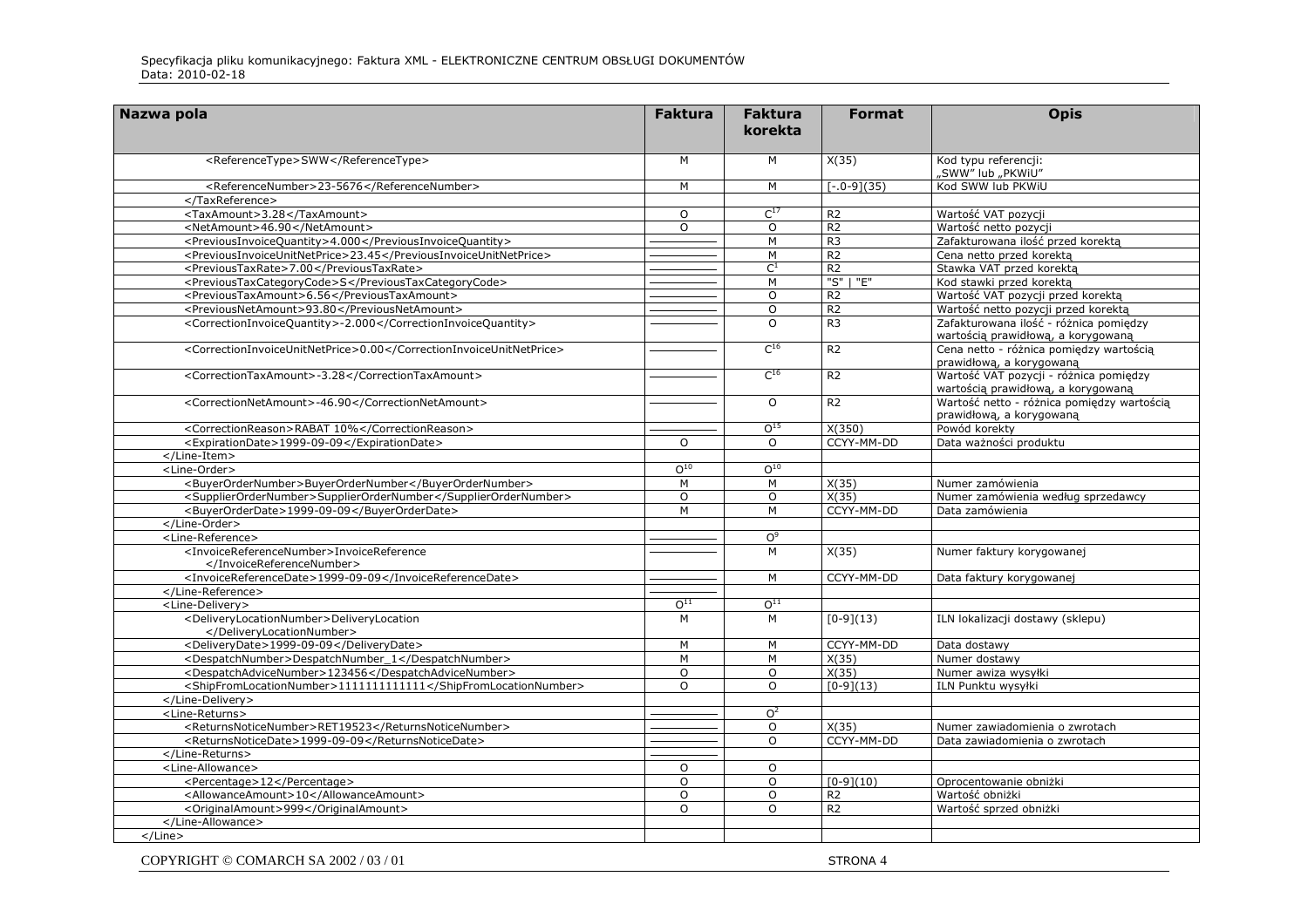| Nazwa pola                                                        | <b>Faktura</b> | <b>Faktura</b><br>korekta | <b>Format</b>  | <b>Opis</b>                                                                                                        |
|-------------------------------------------------------------------|----------------|---------------------------|----------------|--------------------------------------------------------------------------------------------------------------------|
|                                                                   |                |                           |                |                                                                                                                    |
|                                                                   |                |                           |                |                                                                                                                    |
| <invoice-summary></invoice-summary>                               | M              | M                         |                |                                                                                                                    |
| <totallines>1</totallines>                                        | $\circ$        | $\circ$                   | N <sub>0</sub> | Ilość linii                                                                                                        |
| <totalnetamount>46.90</totalnetamount>                            | $\circ$        | $\circ$                   | R <sub>2</sub> | Suma netto                                                                                                         |
| <totaltaxablebasis>46.90</totaltaxablebasis>                      | C <sup>5</sup> | $C^5$                     | R <sub>2</sub> | Suma podlegająca opodatkowaniu                                                                                     |
| <totaltaxamount>3.28</totaltaxamount>                             | $\Omega$       | $\Omega$                  | R <sub>2</sub> | Suma VAT                                                                                                           |
| <totalgrossamount>50.18</totalgrossamount>                        | $\Omega$       | $\circ$                   | R <sub>2</sub> | Suma brutto                                                                                                        |
| <previoustotalnetamount>93.80</previoustotalnetamount>            |                | $\circ$                   | R <sub>2</sub> | Suma netto przed korektą                                                                                           |
| <previoustotaltaxablebasis>93.80</previoustotaltaxablebasis>      |                | $\Omega$                  | R <sub>2</sub> | Suma podlegająca opodatkowaniu przed<br>korekta                                                                    |
| <previoustotaltaxamount>6.56</previoustotaltaxamount>             |                | $\circ$                   | R <sub>2</sub> | Suma VAT przed korektą                                                                                             |
| <previoustotalgrossamount>100.36</previoustotalgrossamount>       |                | $\circ$                   | R <sub>2</sub> | Suma brutto przed korektą                                                                                          |
| <correctiontotalnetamount>-46.90</correctiontotalnetamount>       |                | $\Omega$                  | R <sub>2</sub> | Suma netto - różnica pomiędzy wartością<br>prawidłową, a korygowaną                                                |
| <correctiontotaltaxablebasis>-46.90</correctiontotaltaxablebasis> |                | $\circ$                   | R <sub>2</sub> | Suma podlegająca opodatkowaniu - różnica<br>pomiędzy wartością prawidłową, a korygowaną                            |
| <correctiontotaltaxamount>-3.28</correctiontotaltaxamount>        |                | $\Omega$                  | R <sub>2</sub> | Suma VAT - różnica pomiędzy wartością<br>prawidłową, a korygowaną                                                  |
| <correctiontotalgrossamount>-50.18</correctiontotalgrossamount>   |                | $\overline{O}$            | R <sub>2</sub> | Suma brutto - różnica pomiędzy wartością<br>prawidłową, a korygowaną                                               |
| <grossamountinwords>pięćdziesiąt, 18/100 PLN</grossamountinwords> | $\circ$        | O <sup>7</sup>            | X(350)         | Suma brutto słownie                                                                                                |
| <tax-summary></tax-summary>                                       | $\Omega$       | $\Omega$                  |                |                                                                                                                    |
| <tax-summary-line></tax-summary-line>                             | M[n]           | M[n]                      |                |                                                                                                                    |
| <taxrate>7.00</taxrate>                                           | $\mathsf{C}^1$ | $C^1$                     | R <sub>2</sub> | Stawka VAT                                                                                                         |
| <taxcategorycode>S</taxcategorycode>                              | M              | M                         | "S"   "E"      | Kod stawki:<br>"E" (exempt) - zwolniony<br>"S" (standard) - inna, wyrażona liczba<br>("standardowa")               |
| <taxamount>3.28</taxamount>                                       | M              | M                         | R <sub>2</sub> | Suma VAT dla danej stawki                                                                                          |
| <taxablebasis>46.90</taxablebasis>                                | $\mathsf{C}^5$ |                           | R <sub>2</sub> | Kwota podlegająca opodatkowaniu objęta daną<br>stawka                                                              |
| <taxableamount>46.90</taxableamount>                              | M              | М                         | R <sub>2</sub> | Kwota netto objęta daną stawką                                                                                     |
| <grossamount>50.18</grossamount>                                  | $C^5$          |                           | R <sub>2</sub> | Kwota brutto objęta daną stawką                                                                                    |
| <previoustaxrate>7.00</previoustaxrate>                           |                | $C^1$                     | R <sub>2</sub> | Stawka VAT przed korektą                                                                                           |
| <previoustaxcategorycode>S</previoustaxcategorycode>              |                | M                         | "S"   "E"      | Kod stawki przed korekta:<br>"E" (exempt) - zwolniony<br>"S" (standard) - inna, wyrażona liczba<br>("standardowa") |
| <previoustaxamount>6.56</previoustaxamount>                       |                | M                         | R <sub>2</sub> | Suma VAT dla danej stawki przed korektą                                                                            |
| <previoustaxableamount>93.80</previoustaxableamount>              |                | M                         | R <sub>2</sub> | Kwota netto objęta daną stawką przed korektą                                                                       |
| <correctiontaxamount>-3.28</correctiontaxamount>                  |                | M                         | R <sub>2</sub> | Suma VAT dla danej stawki<br>- różnica<br>pomiędzy wartością prawidłową, a korygowaną                              |
| <correctiontaxableamount>-46.90</correctiontaxableamount>         |                | M                         | R <sub>2</sub> | Kwota netto objeta dana stawka - różnica<br>pomiędzy wartością prawidłową, a korygowaną                            |
|                                                                   |                |                           |                |                                                                                                                    |
|                                                                   |                |                           |                |                                                                                                                    |
|                                                                   |                |                           |                |                                                                                                                    |
|                                                                   |                |                           |                |                                                                                                                    |
|                                                                   |                |                           |                |                                                                                                                    |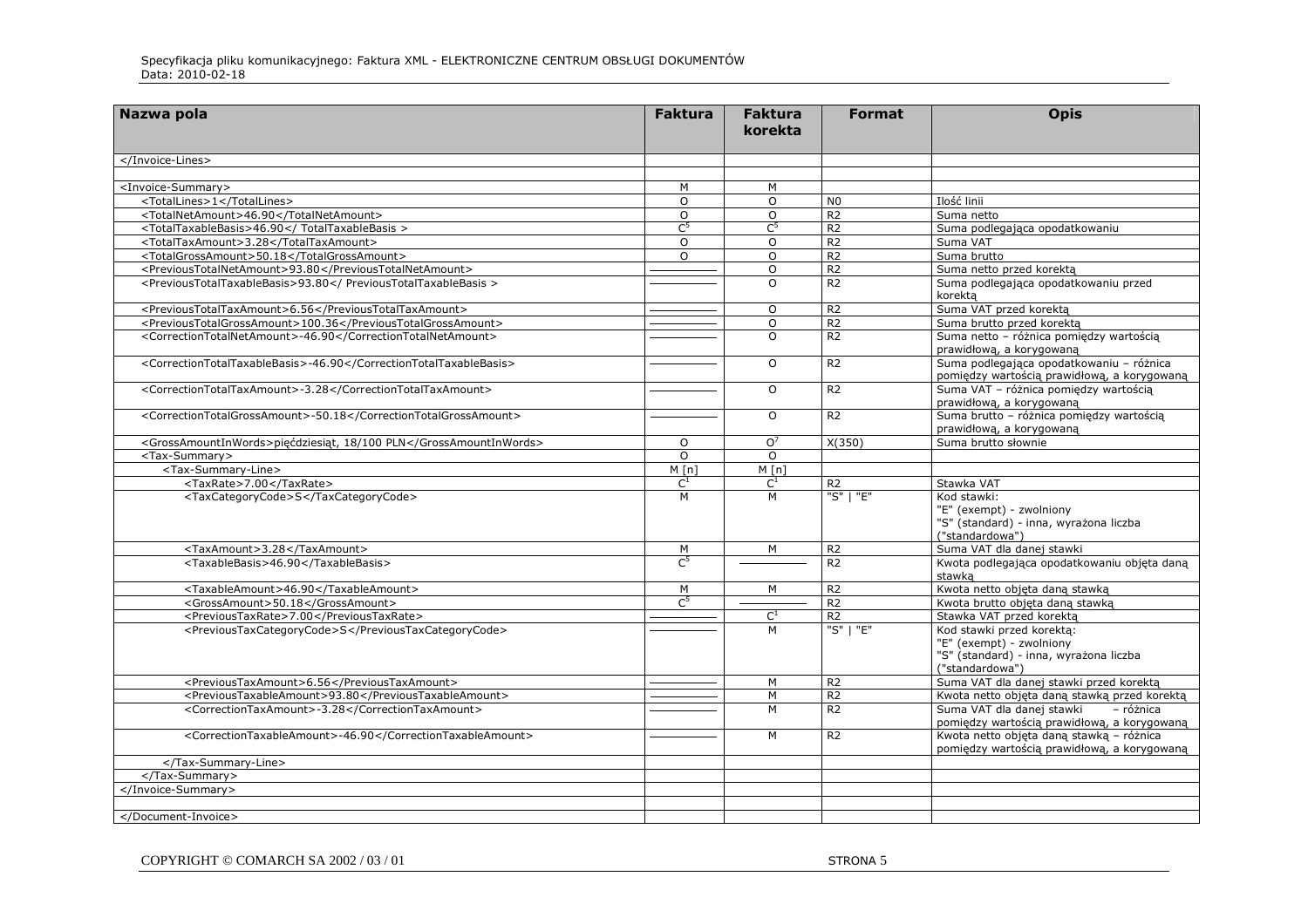1) W przypadku zwolnienia podatkowego informacja o stawce VAT nie może wystąpić w dokumencie.

2) Segment ten powinien być stosowany w tym miejscu, jeżeli numer zawiadomienia o zwrotach dotyczy wszystkich pozycji towarowych objętych fakturą. Jeżeli numery są róŜne dla poszczególnych pozycji towarowych, podaje się je na poziomie linii towarowej.

 3) Sekcja ta zawiera informacje dotyczące siedziby spółki wystawiającej fakturę. Zgodnie z ustawą (Dz.U. 2006 nr 208 poz. 1540 Ustawa z dnia 18 października 2006 r. o zmianie ustawy o Krajowym Rejestrze Sądowym oraz niektórych innych ustaw) sekcja ta musi wystąpić w komunikacie jeżeli wystawca dokumentu jest do tego zobowiązany przepisami prawnymi (Spółki Prawa Handlowego).

4) Sekcja DeliveryPoint może zostać wypełniona jedynie w przypadku, gdy numer ILN z sekcji DeliveryPoint jest identyczny jak numer DeliveryLocationNumber z sekcji Delivery w nagłówku komunikatu. Jednocześnie sekcja DeliveryPoint nie może być wypełniona w przypadku wystąpienia sekcji Line-Delivery na poziomie linii towarowej.

5) Pole musi być wypełnione w przypadku wystawienia faktury bez wersji papierowej.

 6) Pole <UnitOfMeasure> musi być wypełnione w przypadku wystawienia faktury bez wersji papierowej. Pole <PackItemUnitOfMeasure> jest opcjonalne. Dopuszczalne jednostki miary, które mogą wystąpić w tych polach:

| Jednostka miary                 | Kod jednostki miary<br><unitofmeasure></unitofmeasure> |
|---------------------------------|--------------------------------------------------------|
| metr                            | <b>MTR</b>                                             |
| metr kwadratowy                 | MTK                                                    |
| kilogram                        | KGM                                                    |
| litr                            | <b>LTR</b>                                             |
| sztuka                          | <b>PCE</b>                                             |
| para (dwa przedmioty połączone) | <b>PR</b>                                              |
| tona metryczna (1000kg)         | TNE                                                    |

Przy uzgodnieniu z siecią handlową dopuszczalne są dodatkowe jednostki ISO.

7) Dla faktur korygujących pole to powinno zawierać różnicę pomiędzy prawidłową, a korygowaną sumą brutto słownie.

8) Pole <CourtAndCapitalInformation> powinno zawierać następujące informacje:

- oznaczenie sądu rejestrowego i numeru rejestru

- wysokość kapitału zakładowego i kapitału wpłaconego

 Zgodnie z ustawą (Dz.U. 2006 nr 208 poz. 1540 Ustawa z dnia 18 października 2006 r. o zmianie ustawy o Krajowym Rejestrze Sądowym oraz niektórych innych ustaw) segment ten musi wystąpić w komunikacie jeżeli wystawca dokumentu jest do tego zobowiązany przepisami prawnymi (Spółki Prawa Handlowego). Przykład: "KRS 0000011111 Sąd Rejonowy w Poznaniu, XXI Wydział Gospodarczy Krajowego Rejestru Sądowego, Kapitał zakładowy 2 220 000 PLN, Kapitał wpłacony 2 120 000 PLN"

9) Sekcja musi wystąpić w nagłówku lub na poziomie linii dla faktur korekcyjnych.

10) Jeżeli numer i data zamówienia są jednakowe dla wszystkich pozycji towarowych objętych fakturą, segment <Order> musi być wypełniony, a segment <Line-Order> nie występuje. W przeciwnym wypadku segment <Order> nie występuje, a segment <Line-Order> musi być wypełniony dla każdej pozycji towarowej. 11) Jeżeli ILN lokalizacji dostawy (sklepu), data dostawy oraz jej numer są jednakowe dla wszystkich pozycji towarowych objętych fakturą, segment <Delivery> musi być wypełniony, a segment <Line-Delivery > nie występuje. W przeciwnym wypadku segment <Delivery > nie występuje, a segment <Line-Delivery > musi być wypełniony dla każdej pozycji towarowej.

12) Pole musi być wypełnione, jeśli odbiorca faktury tego wymaga.

13) Pole obowiązkowe dla faktur, które dotyczą towarów objętych opłatą produktową.

14) Pole obowiązkowe dla duplikatu faktury.

15) Pole opcjonalne – może być wysłane tylko dla faktury korygującej. Jeżeli powód korekty jest jednakowy dla wszystkich pozycji towarowych objętych fakturą, segment <CorrectionReason> powinien być wypełniony tylko w nagłówku, w przeciwnym wypadku segment <CorrectionReason> nie występuje w nagłówku, tylko powinien być wypełniony dla każdej pozycji towarowej.

16) Pole opcjonalne dla faktury korygującej – w przypadku zwiększenia ceny po wystawieniu faktury pierwotnej pole to <u>musi być wypełnione.</u>

17) W przypadku korekty zwiększenia ceny pole to jest obowiązkowe.

18) W przypadku zwolnienia podatkowego informacja o stawce VAT nie może wystąpić w dokumencie.

Sposób przesyłania dokumentów:

COPYRIGHT © COMARCH SA 2002 / 03 / 01